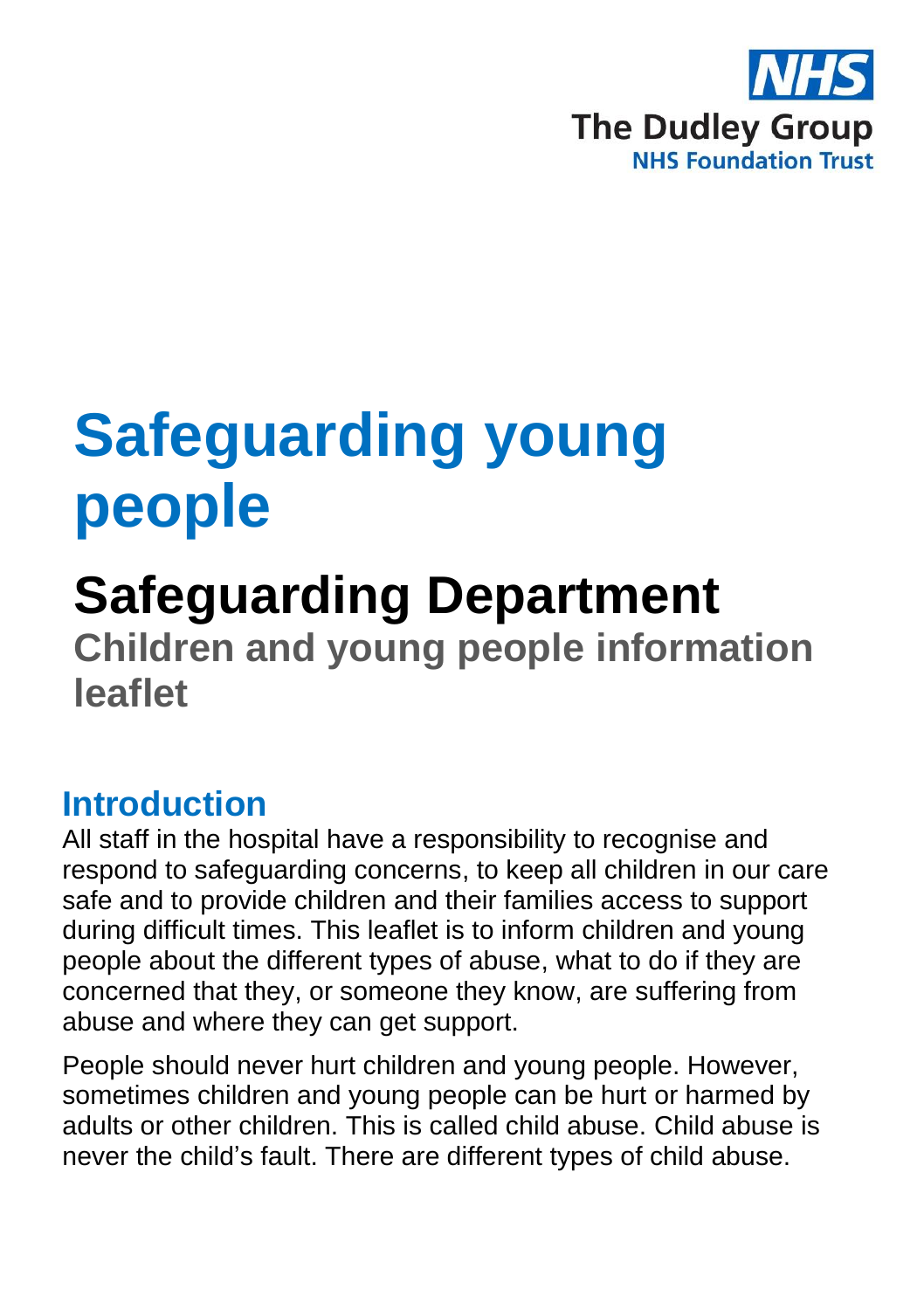# **Physical**

This is when someone physically hurts or harms a child or young person on purpose. This can include hitting, biting, shaking, hair pulling, kicking, burning, throwing, suffocating, poisoning and drowning. Physical abuse can also be when an adult deliberately or falsely reports ill health in a child or young person.

#### **Emotional**

This is when someone continuously makes a child or young person feel vulnerable, unworthy, unloved, frightened or exploited in a way which impairs psychological wellbeing. It is also known as psychological abuse. Emotional abuse can happen in all the different types of abuse013 and it can also happen alone. Emotional abuse includes scaring, humiliating, bullying, isolating, ignoring and putting people down. It can also be having age or developmentally inappropriate expectations imposed on a child or young person, and not letting children and young people express their views and opinions.

#### **Sexual**

This is when someone forces or tricks a child or young person to take part in sexual activities in person or online. This can include physical contact, being forced to look at or make graphic material, or encouraging children and young people to act in sexually inappropriate ways, such as dress and language. Children and young people are not often aware of what is happening.

#### **Neglect**

This is when a person with caring responsibilities for a child or young person fails to meet their basic physical, emotional or developmental needs, which impacts upon the child or young person's development. This includes not being supported to go to school or attend health appointments, being left hungry or dirty, not being dressed appropriately, not providing shelter or exclusion from home, lack of supervision or being left with inadequate caregivers, and not protecting children from danger.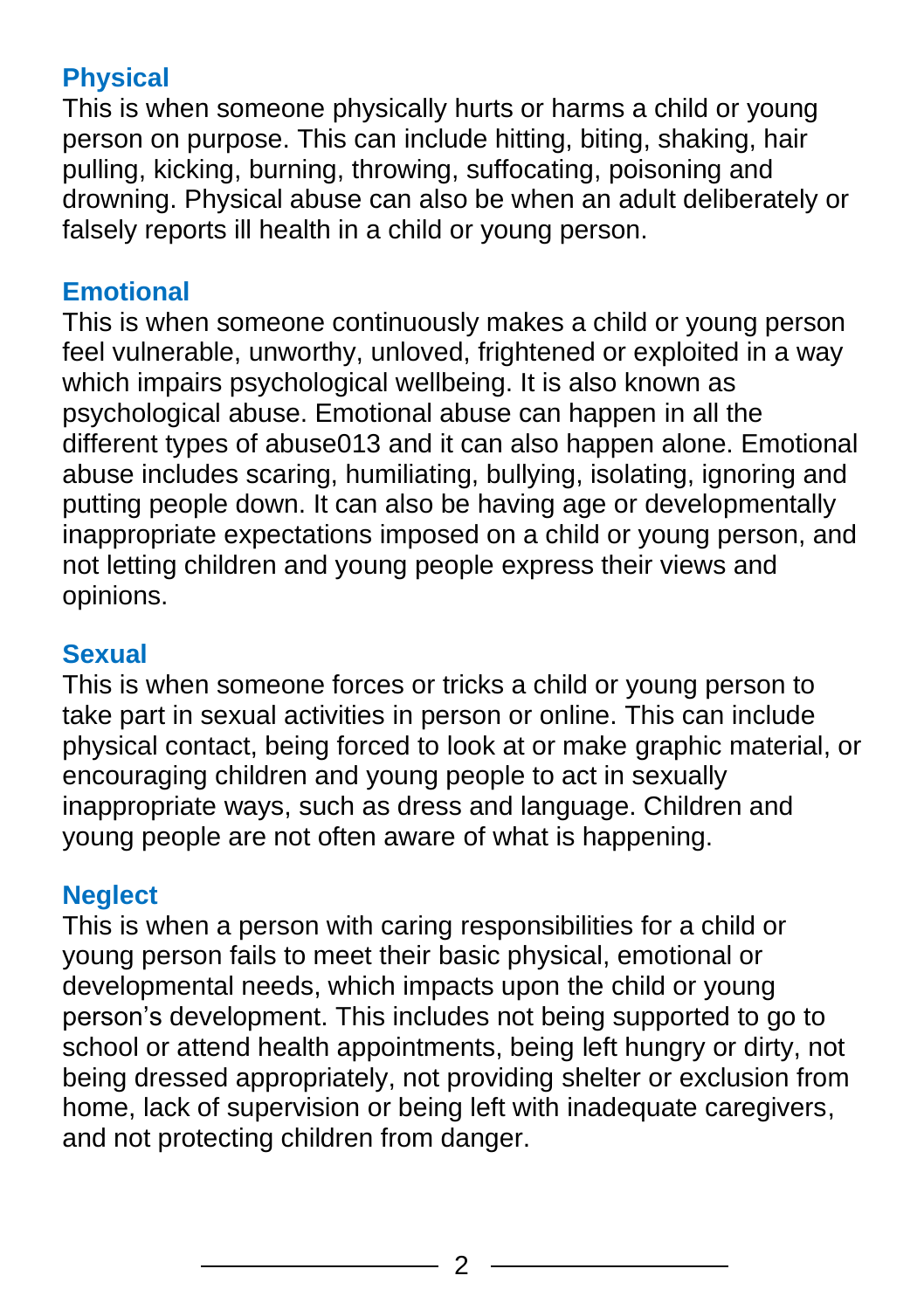#### **Child exploitation**

This is when a child or young person is groomed by being given gifts, drugs, money, status and/or affection in exchange for performing sexual acts or criminal activity. Children and young people are often tricked into believing they are in a loving and consensual relationship or part of a friendship group known as a gang. Abusers use physical, sexual and emotional abuse as a form of control.

#### **Child trafficking and modern slavery**

This is when a child or young person is involuntarily moved to be groomed to take part in sexual activities, forced labour, drug trafficking, criminal activity and forced marriage for the profit of another. Traffickers often groom children and young people to gain their trust with promises of a better future for themselves and/or their families.

#### **Female genital mutilation**

This is when females' genitals are deliberately altered or removed for non-medical reasons. This is also often known as cutting or female circumcision. It is dangerous and is against the law in the UK.

#### **Domestic abuse**

This is when two or more people live in the same household and perpetrate emotional, physical, sexual and neglectful behaviour towards each other. Living at a home where domestic abuse is happening can have a serious negative impact on a child or young person's mental and physical wellbeing.

#### **Forced marriage**

This is when a marriage takes place without the consent of both people. Some young people are physically and emotionally abused if they refuse to marry someone in order to pressure them into the marriage. It is against the law.

3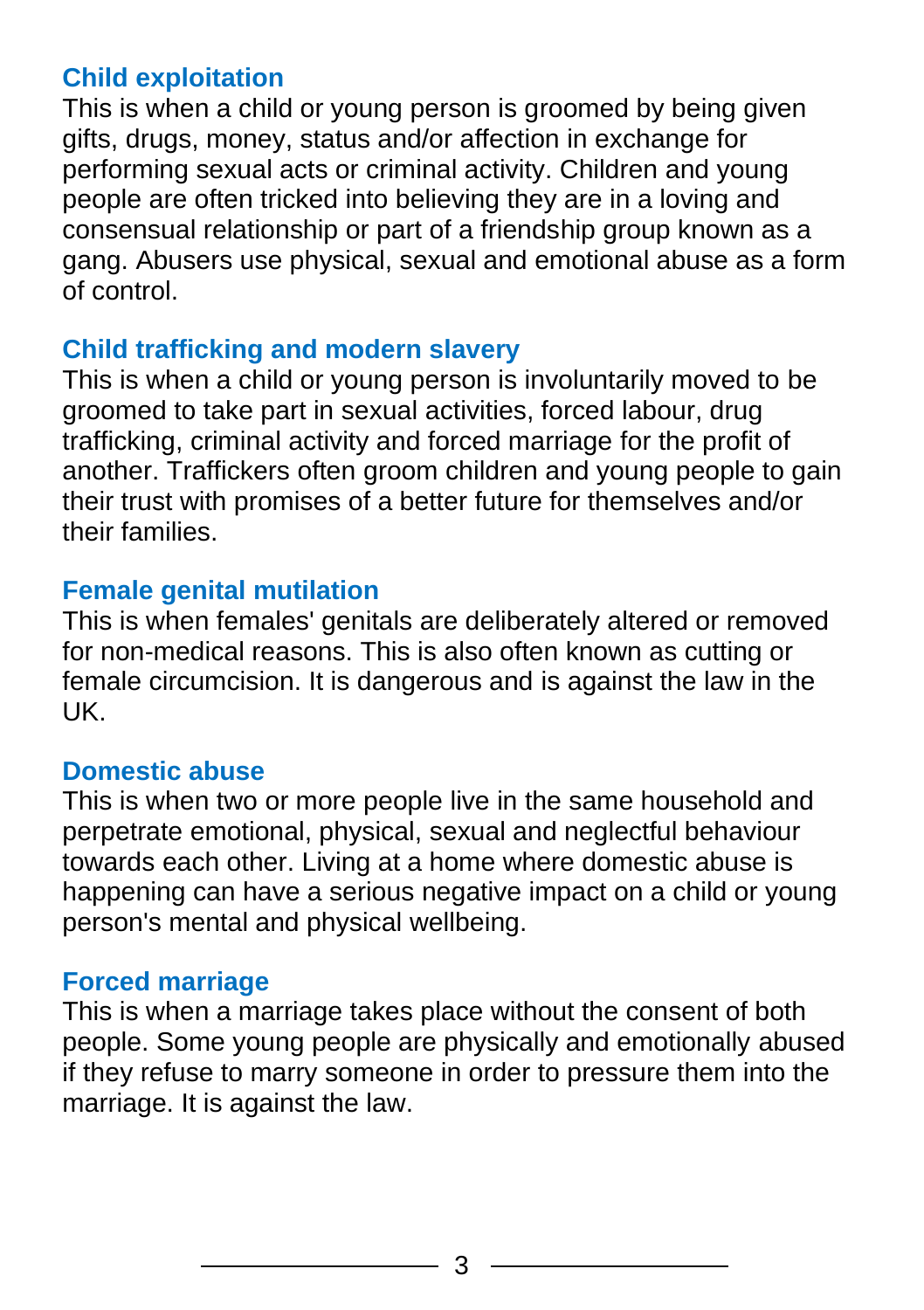#### **Online abuse**

This is when information communication technology including computers, laptops, mobile phones and tablets are used to deliberately and repeatedly inflict harm on a child or young person through hostile or coercive behaviour from an individual or group of individuals. This includes cyberbullying, grooming, emotional abuse, sexting, sexual abuse and sexual exploitation. It often feels like there is no escape as it can happen anywhere at anytime on social media, messaging apps, email, online games, online chats and live stream websites.

# **Disclosure**

Children and young people have a right to be safe and listened to. If you or somebody you know is suffering from any type of abuse, you can speak to any staff member, with or away from your family and friends. We will always try to keep the information that you share with us confidential. If we feel that you or another person is at risk of harm, we will need to share this information with other services so that we can get the help and support to protect you.

# **Help and support**

There are many organisations aimed at children and young people that can offer advice and support over the telephone or online.

These include:

## **All types of abuse**

- NSPCC (freephone) 0808 800 5000 [www.NSPCC.org.uk](http://www.nspcc.org.uk/)
- Childline (freephone) 0800 1111 [www.childline.org](http://www.childline.org/)
- Samaritans (freephone) 116 123<https://www.samaritans.org/>
- Eighteen and under [www.18u.org.uk](http://www.18u.org.uk/)
- Dudley children's services (freephone) 0300 555 0050
- Kooth [www.kooth.com](http://www.kooth.com/)

4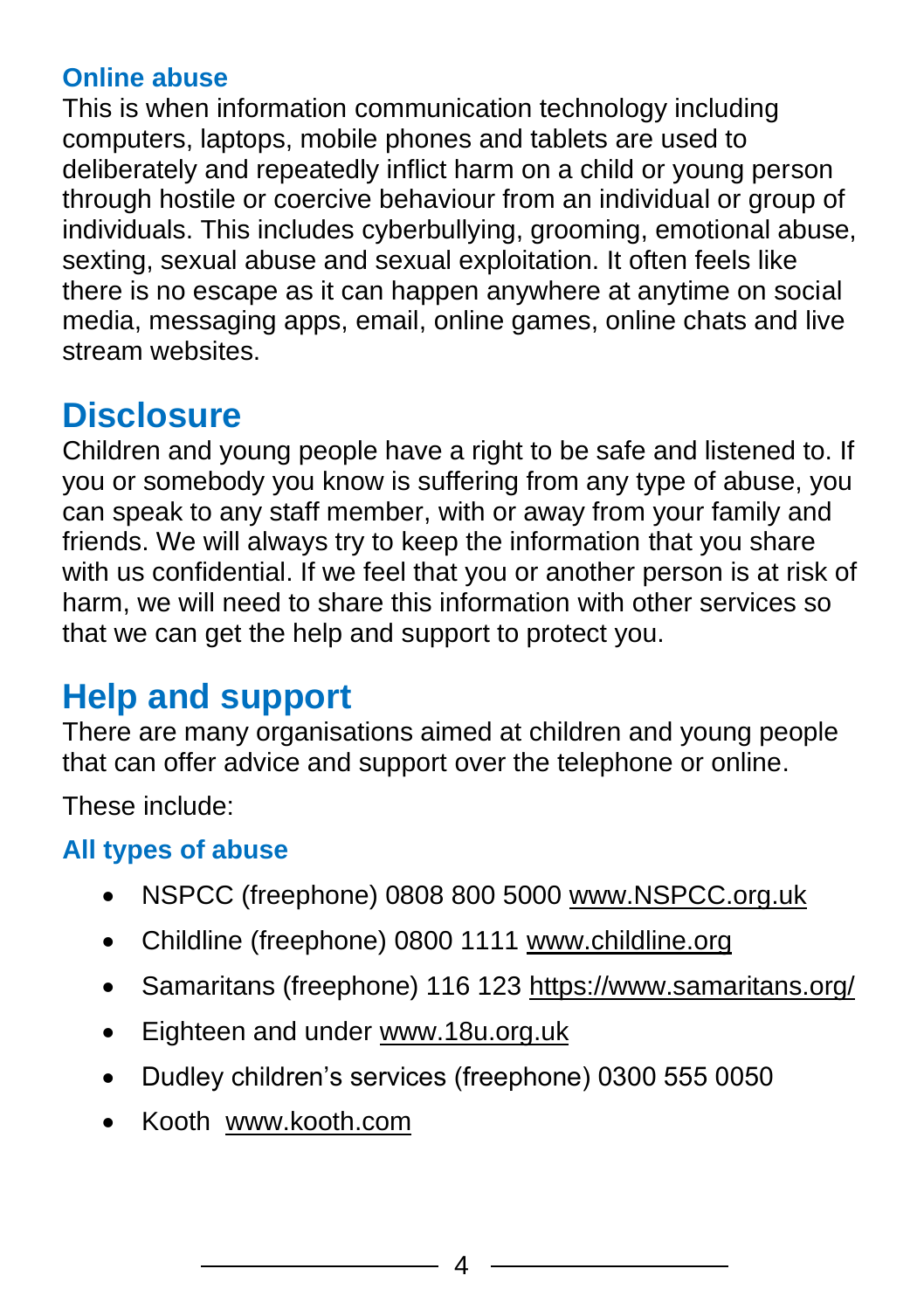#### **Sexual health**

• Brook [www.brook.org.uk](http://www.brook.org.uk/)

# **Forced marriage**

• Forced marriages (Freephone) 020 7008 0151

## **Domestic violence**

• Refuge 0808 200 0247 [www.refuge.org.uk](http://www.refuge.org.uk/)

# **Online abuse**

• Childnet [www.childnet.com](http://www.childnet.com/)

If you have any questions, or if there is anything you do not understand about this leaflet, please contact:

The safeguarding team on 01384 244361 ext 3361

Russells Hall Hospital switchboard number: 01384 456111

## **This leaflet can be downloaded or printed from:**

http://dgft.nhs.uk/patients-and-visitors/patient-information-leaflets/

If you have any feedback on this patient information leaflet, please email dgft.patient.information@nhs.net